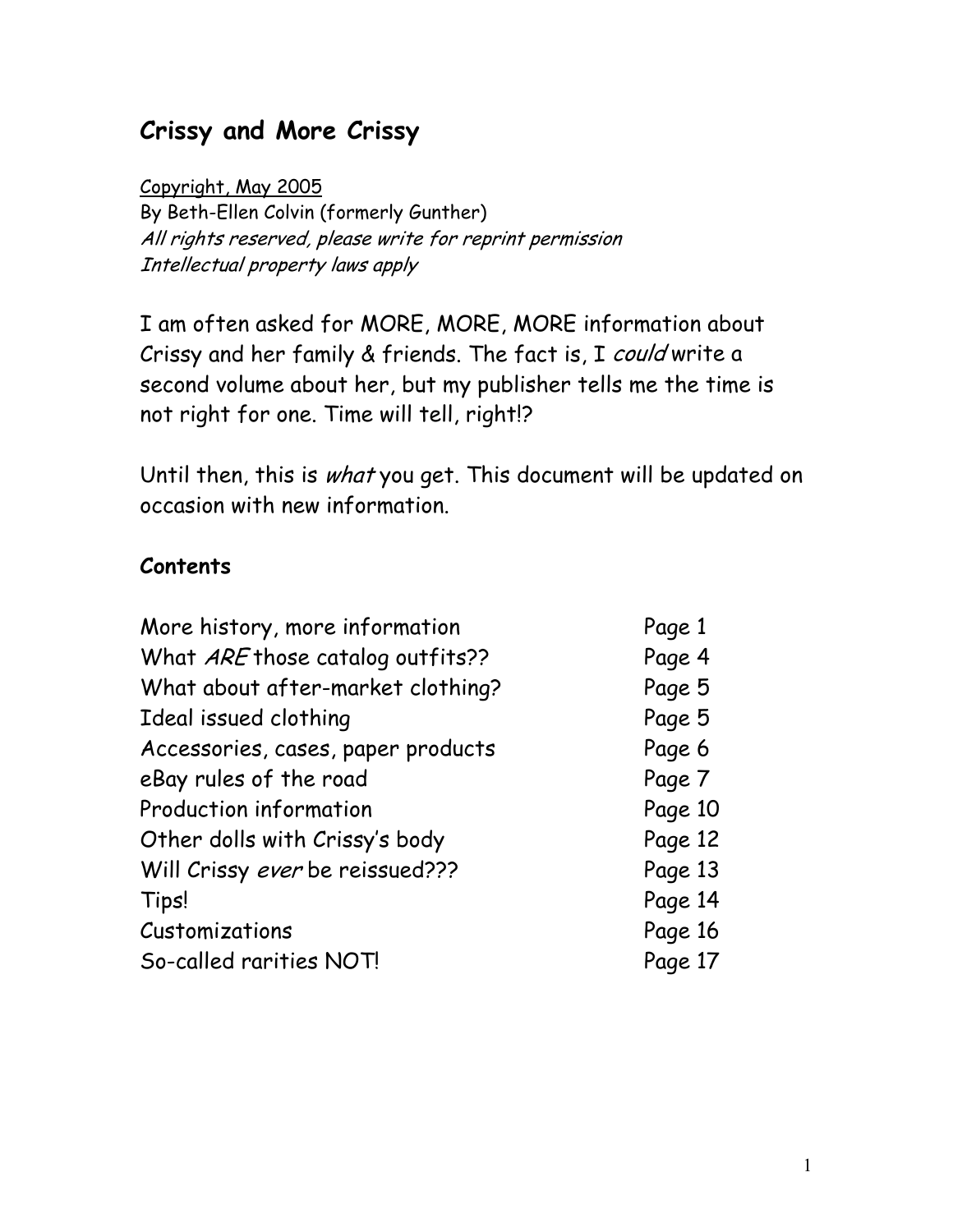### **More history, more information**

I am imagining here, that you've already read my book. Then, as a well-read collector (grin) you already know that every single detail and fact cannot be included in one volume. In fact, my very own publisher left a lot of my pages out of my book in order to keep the costs down (heavy sigh).

Let's get down to business then.

Crissy was made from 1969 to 1974 for the first of the original dolls. This does not include the Magic Hair Crissy of 1977. She is a totally different doll.

There were two issues released in 1969, hair to her feet and hair to her bottom. 1969 is THE largest production year. Very early '69 dolls have flossy, wooly hair that *does not* respond to any treatments. If you apply heat, the hair will melt. Exercise extreme caution with your restorative efforts.

The third issue is the straight bodied, hair to her bottom Crissy wearing the turquoise sateen dress set. Please see my book or website for further production information by year.

Cousin Velvet was released in 1970. Yes, I know…. Her neck marks say 1969. That simply means that her head sculpt was done in 1969 and copyrighted. Her body is marked 1970, the year that sculpt was finished. I get this question a lot: "Why is the head marked 1969 if she wasn't made in 1969?" If she was made in 1969, then her body would also be marked '69, logically speaking. They wouldn't have marked her body 1970 if she was released in 1969. New collectors will gain "collecting logic" as they gain experience in collecting.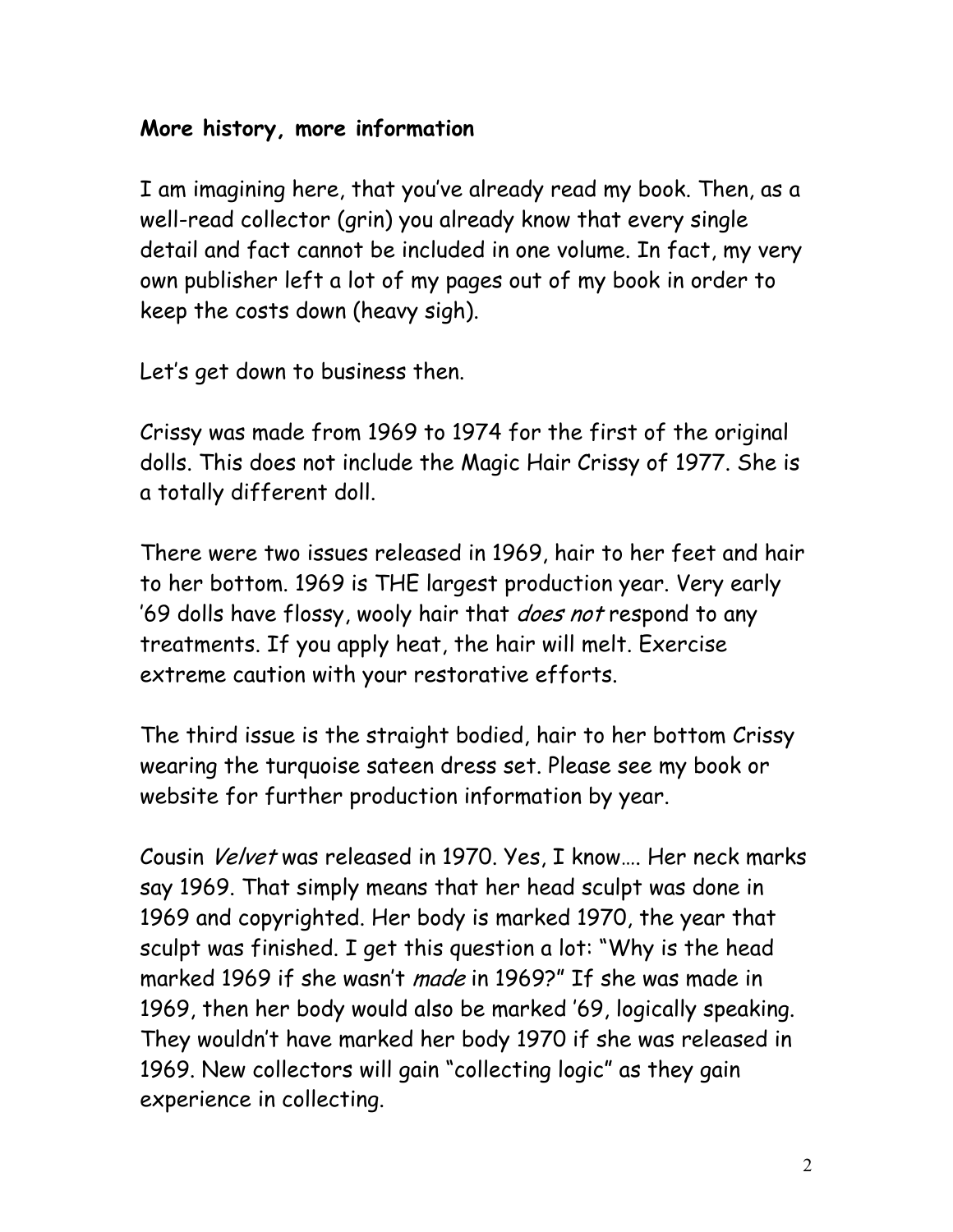Velvet was sold from 1970 until 1974, with remaining stock sold up through 1975 (as was the Crissy doll).

#### Now about those 1980's re-releases….

Remarkably, there are collectors who do not understand the concept of a re-release. The Ideal Toy Corporation was notorious for them. Please get use to this fact: Ideal used their OLD molds for Velvet to recreate her in 1981. She had different textured foundation hair, it was rather curly, and her skin tone was peachier. Her long ponytail functioned by means of a pullstring, NOT a button and knob like the early 1970's versions. She wore a little white cotton dress trimmed in white lace and pink ribbon. Additionally, Ideal really confuses new collectors and unknowledgeable sellers by using Velvet molds to recreate Crissy. First, you will see this strange Crissy doll from 1982 as Country Fashion Crissy and again in 1982 and 1983 as Beautiful Crissy (in a white dress with pink ribbon trim) and yet again in 1983 as Country Fashion Crissy, again sporting her 1982 long gingham country style dress and straw hat. Please trust me, this is not as some sellers like to claim, a "rare" redheaded Velvet. All of the above mentioned dolls had the pullstring function attached to their ponytails. Their copyright dates are the earlier dates from the 70's even though they were sold in the 80's.

On top of all of this news, you also need to get used to the fact that Baby Crissy was also re-released in the early 80's. There are some minor differences in the makeup. The later doll has much brighter makeup but if she is well played with, then it will be faded. In actuality the early doll had bright make up too, but it fades with time and since she is older, it is usually more faded than the newer dolls.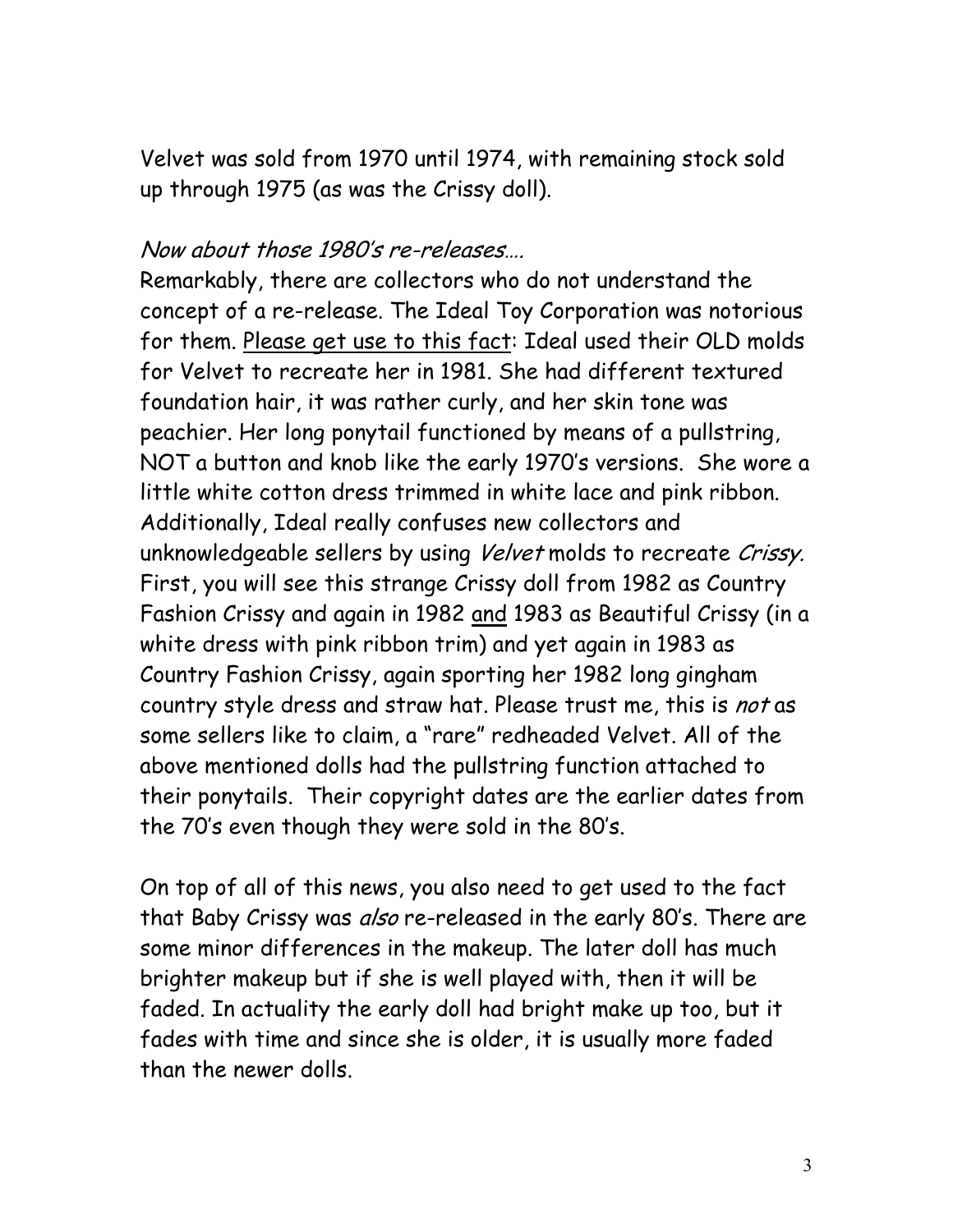Factoid: Baby Crissy was first sold in 1973 to 1977. Her second issue was from 1981 to 1982.

Factoid 2: Some early dolls have limbs that have hardened and sometimes they stay soft and squishy. Some later dolls experience this same phenomenon. Unstable plasticizers (a product in the vinyl that causes the pigment to bind with the vinyl and also keeps it soft and squishy) cause this to happen. It IS possible to have two naked dolls next to each other, one from each production period and you won't be able to tell which is which. It's nice if they come with their box and issue clothes in this instance.

If you have need of identification by markings of each of the other family members, please purchase my book Crissy and her friends; quide for collectors, 1998, Antique Trader Books. It is sold out but copies appear on the internet quite frequently.

My website can also give you ID details to help you.

## **What ARE those catalog outfits?**

If you spend any time at all perusing the Crissy doll listings on eBay you will notice an unusual phenomenon called "catalog outfits." What ARE those??? you ask. What you are seeing is probably someone lumping all knock-off outfits under this term when in actuality, the outfit could be an aftermarket outfit made by another doll clothing maker (Premier, Totsy, Shillman). There really aren't that many true catalog outfits but there are hundreds of aftermarket outfits. The correct terminology isn't "catalog outfit" if made by Premier, Totsy, or Shillman. Use "after-market" to appropriately describe them.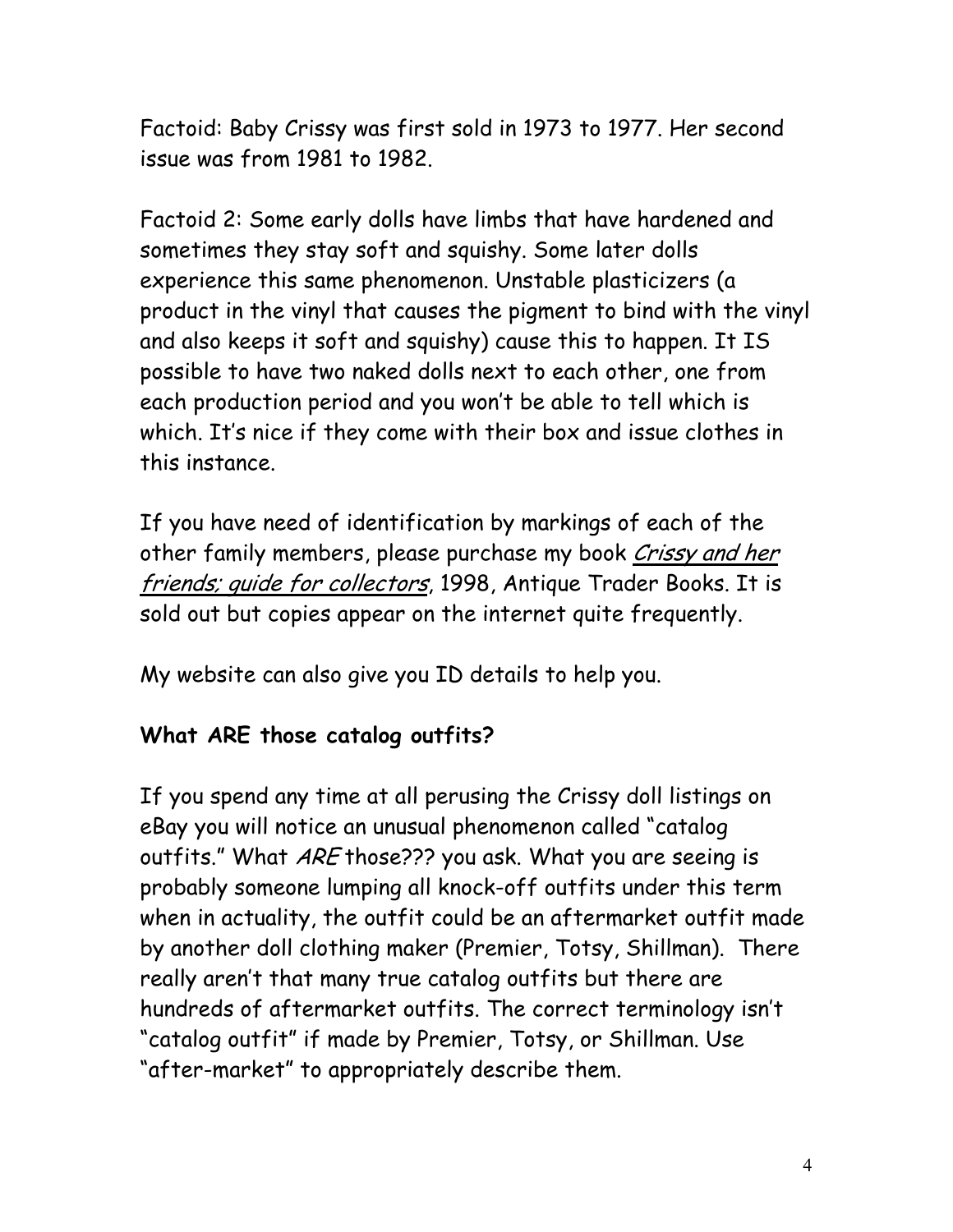However, in the Wards, JC Penney's, and Sears Wishbooks of that time frame, you will find groupings of outfits that were made for Crissy et al, but weren't made by Ideal. They normally are tagged Hong Kong and are of inferior quality. These outfits are true catalog outfits. Some outfits were the same for a couple of years. There were tons of variations in fabric too, so you could amass quite a few different sets if you shop long enough.

# **What about after-market clothing?**

Real after-market clothing by other doll clothes companies still exist. They are neat and different and an interesting addition to a collection. Advanced collectors seem to gravitate to them as much as they do the "catalog outfits" but there are some purists who only collect Ideal issued outfits. That's okay! Every collector needs to find his or her own collecting niche. Just have fun!!

# **Ideal issued outfits**

Well you've gained a little knowledge about catalog clothing and after-market clothing and can appropriately use the correct terminology, but let's take a moment to talk about Ideal's clothing lines.

Firstly, you need to acclimate yourself to two different types of clothing…. issue outfits (that came on the doll) and then the other outfits sold for redressing the doll after she was purchased.

After you've looked through the book to learn which issue outfit goes with each doll, you'll find yourself on eBay picking the sellers' dolls apart!! Really! You will! You will say, "Hey, that Look Around Crissy should NEVER be wearing an orange lace dress.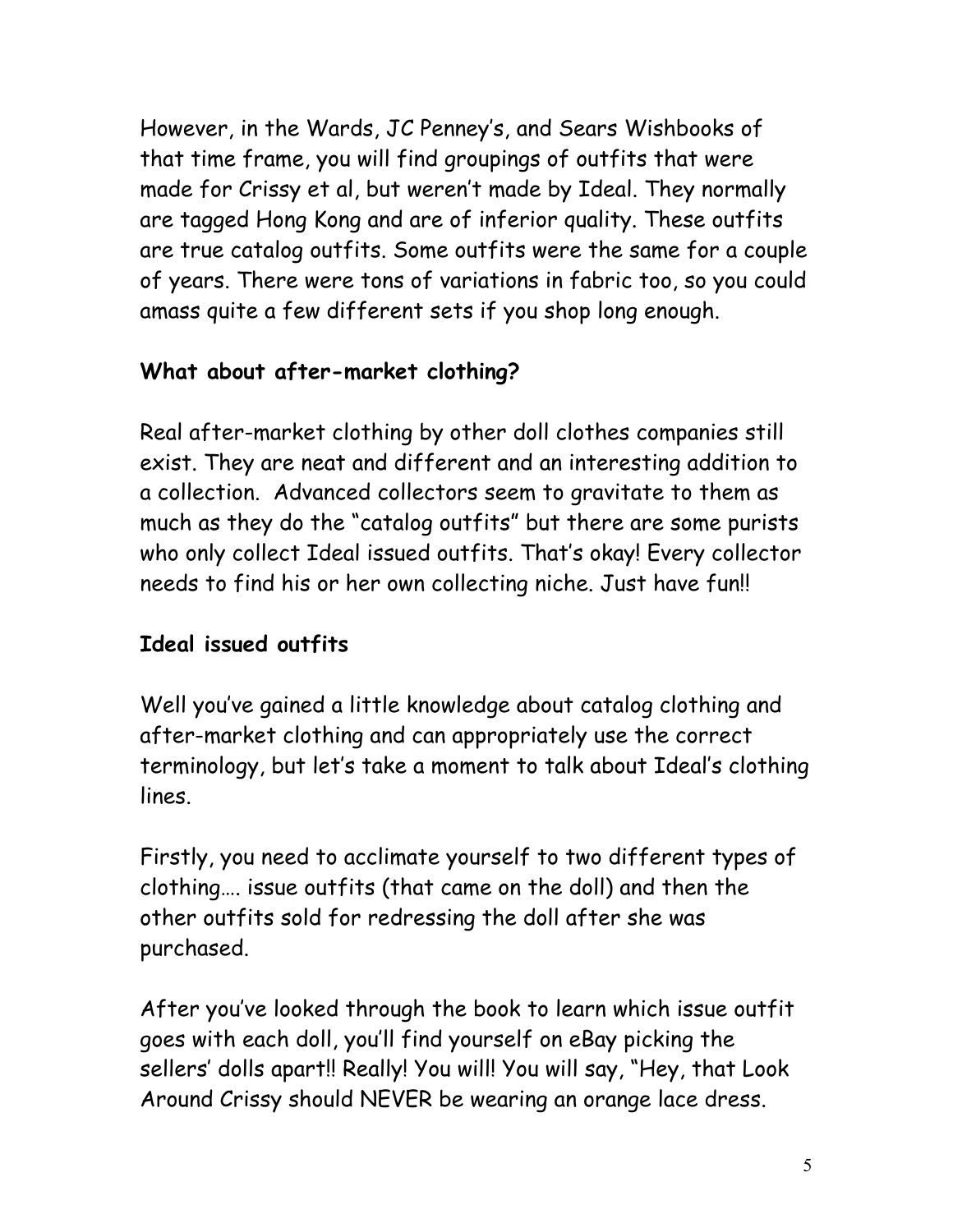That doll is put together from pieces." Good for you! A welleducated buyer is the best consumer. The website also will help you ID issue outfits.

Now you will need to learn about the "sold-separately" fashions. Oh my, they were sooooo groovy! I could write several pages just on the outfits. No need to rewrite what was already written. Please see my book. It will tell you which outfits were boxed in the early boxes (1969, 1970), which were sold on the orange cards (1971), which were sold on the lime green cards (1972, 1973) and which were sold in the hard-sider cellphaned-window boxes (1972). Additionally, one will find shoes sold separately on the blister cards.

#### **Accessories, cases, paper products**

To round out your collection, you can check with the book again to find out about all of those great additional items that Ideal created to augment a little one's Crissy set. Some of these items are cases (there were quite a few), Miss Crissy, Miss Velvet and Miss Tressy luggage collections, a beauty salon, a soft-capped hair dryer that really works, and a clothing rack/closet set. Also to be considered for your collection is the Beautiful Crissy Hairstyling Set and the four different versions of the Way-Out Wig!

Additionally, you will want to find some of the paper products. Whitman was licensed to create the five paper doll sets, all different from year to year from 1970 on. Ideal created a game called "Velvet & Crissy Shopping Spree." Colorforms created a colorforms set (so so cute!).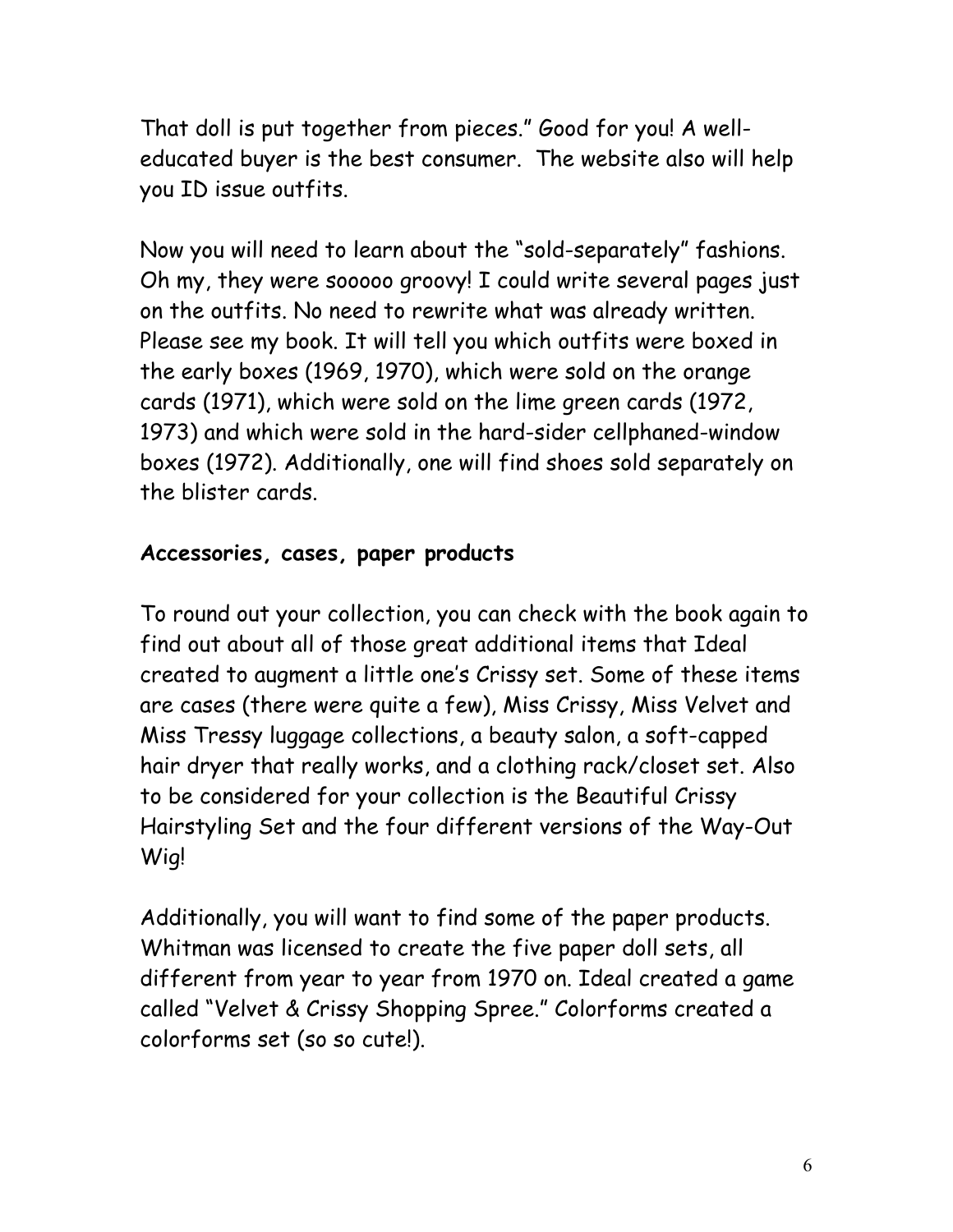Simplicity was licensed to create patterns for 5 years (a new one was created every year from 1969 on). In 1969, it was one size for Crissy only. The following years, the patterns were sold in two sizes, one for the larger girls and one for the smaller girls. Also, McCall's created a pattern in 1969 that "fit" Crissy but wasn't made for her exclusively. Another set of patterns that a collector might be interested in are the Lakin knitting and crochet patterns. There were several. Ms. Virginia Lakin created these and sold them in 1971 and 1972.

Due to size constraints on the website, it is impossible to list and show photos of all of these great items. Please see the book.

#### **eBay rules of the road**

Wow! You've learned a lot today by reading this document. That assumes of course, that you don't have a copy of the book already and that you've not had enough time to examine every page on my site (please look at all the links as you may find a picture of the doll you seek to ID-can't tell you how many times people ask for a picture of Kerry or Mia or Cricket or whoever when there is one right there on the site).

You've read here about eBay a few times. Unless you live in a cave, you probably already know about my favorite auction site, eBay. The best part is that a vast majority of the American (if not the world) public know about it and choose it first to post their items that are for sale. That said, please find the listing for Crissy and her family and bookmark it. I'm asked often for a better place to buy. There isn't. Why? Antique store owners think they have found pure gold when they find a Crissy family doll and will price the poor beat up dolly at something like \$35 and up. PLEASE don't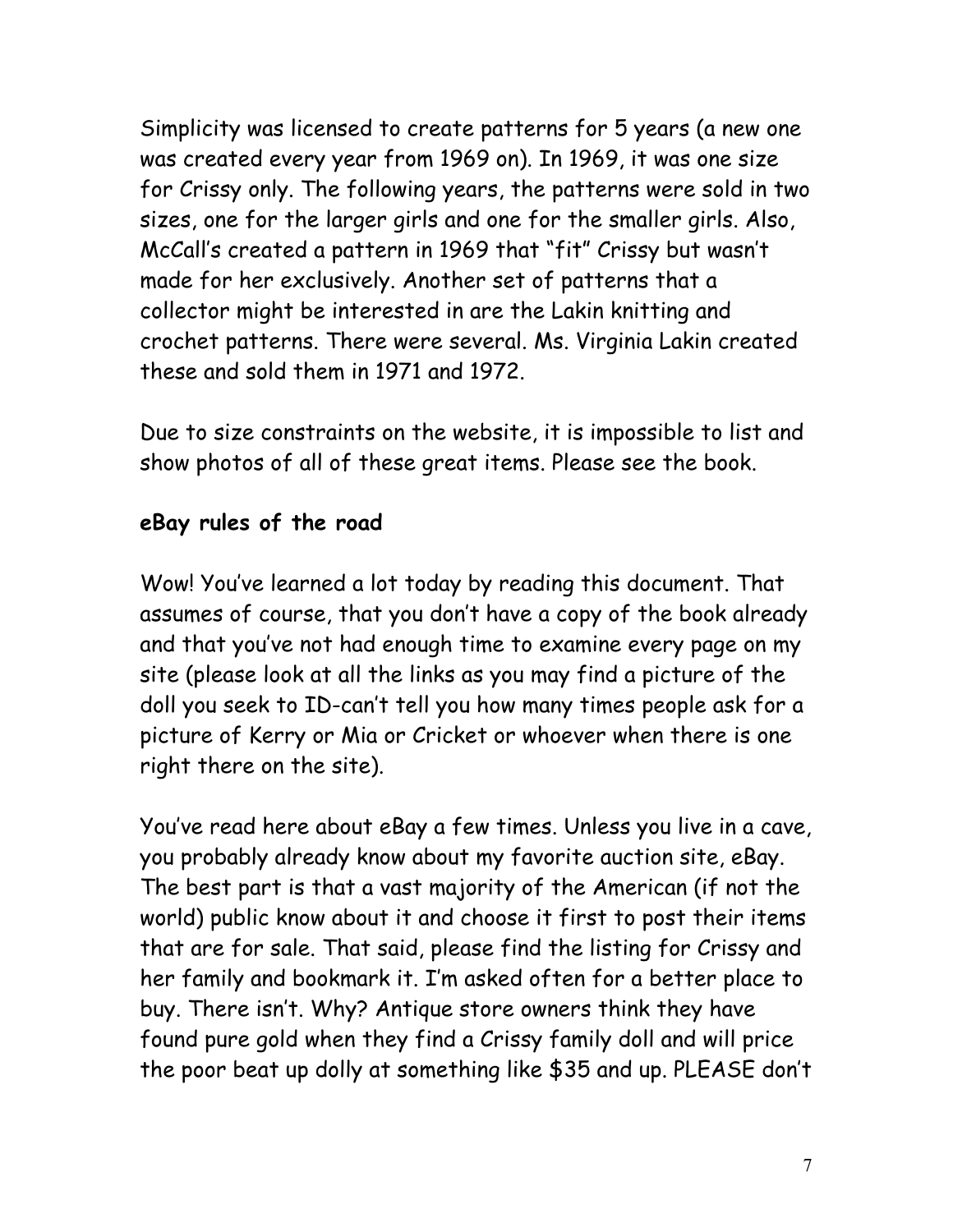buy it unless she is wearing something that we collectors consider hard to find (notice I didn't say RARE).

As of this writing, eBay lists hundreds of dolls for sale, some dressed, some nude. Point is, you can purchase a lot of dolls for \$35 on eBay.

To simplify, I will list some final bid guidelines.

Assume good condition on all dolls, with good makeup and no cheek rubs, no chews, no ink, no haircuts.

Crissy, all issues, nude, \$10 Kerry, Brandi, nude, \$15 Tressy, nude, \$25 – 35 (don't know why she fetches more, she is very common)

Velvet, all issues, nude, \$10 Mia, Dina, nude, \$10-15 Cricket, nude, \$25 – 75 (don't know why she fetches more, she too is very common) Tara, nude, \$75+ (the only "black only" issue, enjoyed short production run, only appears once a month or so on ebay)

Velvet's Little Sister or Cinnamon, nude, \$10

Baby Crissy, all issues, nude, \$15-25

If a doll is wearing real Ideal shoes, add \$10. If she is wearing real Ideal issue clothes that you can ID and "need" for your collection, only add what you are willing to pay. Remember another will come along just like it. Always does! Trust me here.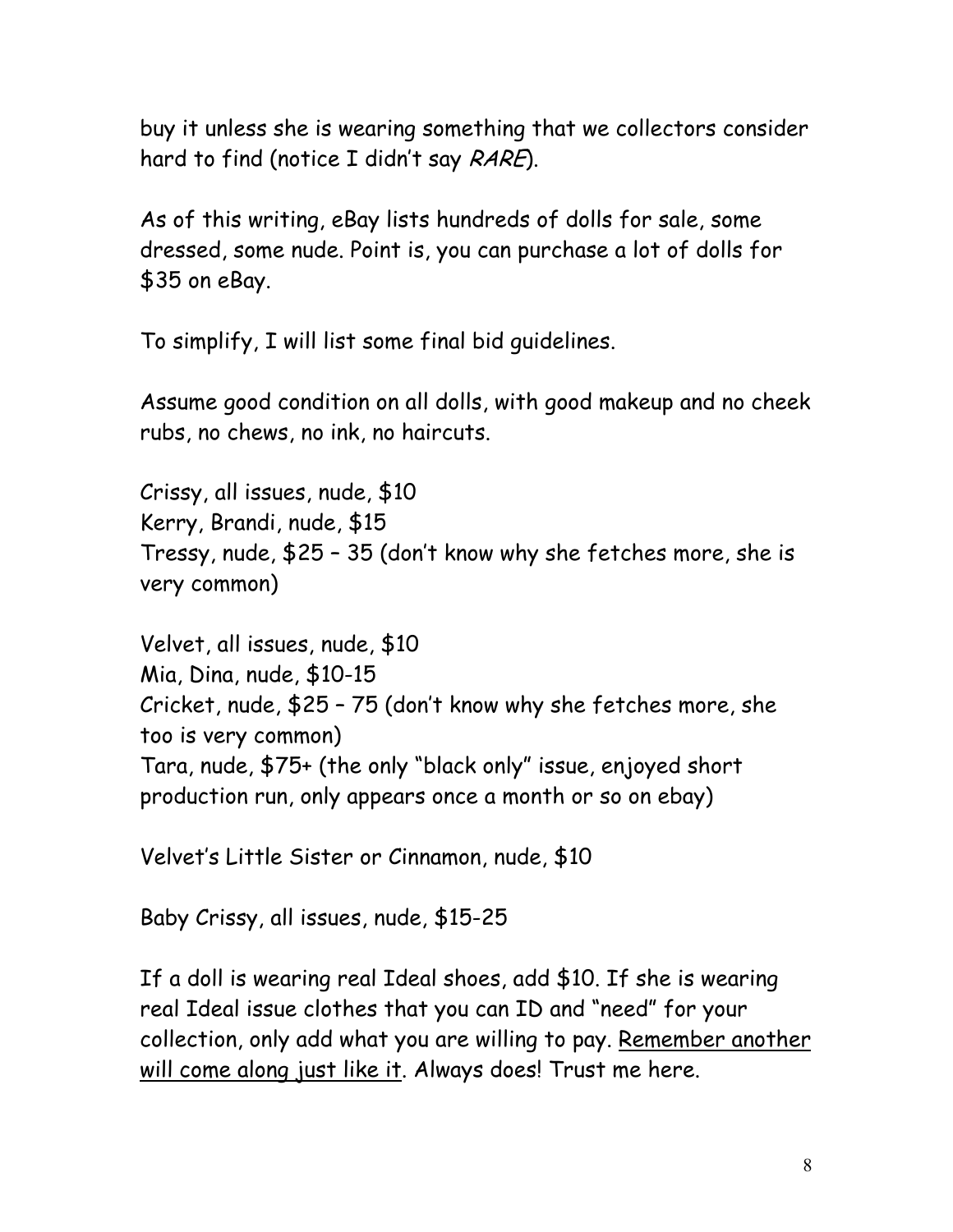Boxed dolls (mint in the box, played with in the box, or dolls with factory hair wrappings) all go for higher prices. Interestingly, I cannot give you a value since it's such a crapshoot on final prices realized. Sometimes, they are sky high! (No need for that…. If there is one, there is another, so bid on the next one.) Sometimes they are so cheap that they are less than a loose doll!

The black versions obviously sell for higher prices.

Bottom line: Take into careful consideration the condition of ANY doll that you are interested in buying. Condition is everything.

Some things to help you along the eBay road:

Don't bid too soon, wait it out, see how high it goes first. The item may go too high to even bother with anyway.

Remember it's an auction. If you see a friend bidding too, all is fair in love, war, and eBay. Share that thought with your friends. It will save you a lot of worry and fret later.

Bid very close to the end. Bid too early and you'll just be outbid. Why bother???

Sometimes sellers or "other persons" email you through the eBay email system after seeing you bid on certain kinds of items to see if you will buy THEIR stuff, bypassing eBay altogether. Don't bite. I've seen it way too many times where buyers get taken for a ride. Either they pay the money and they don't get the promised item or they get nothing but junk.

Remember: Sniping happens. This is where someone outbids you during the last 15 seconds so that you don't have time to rebid.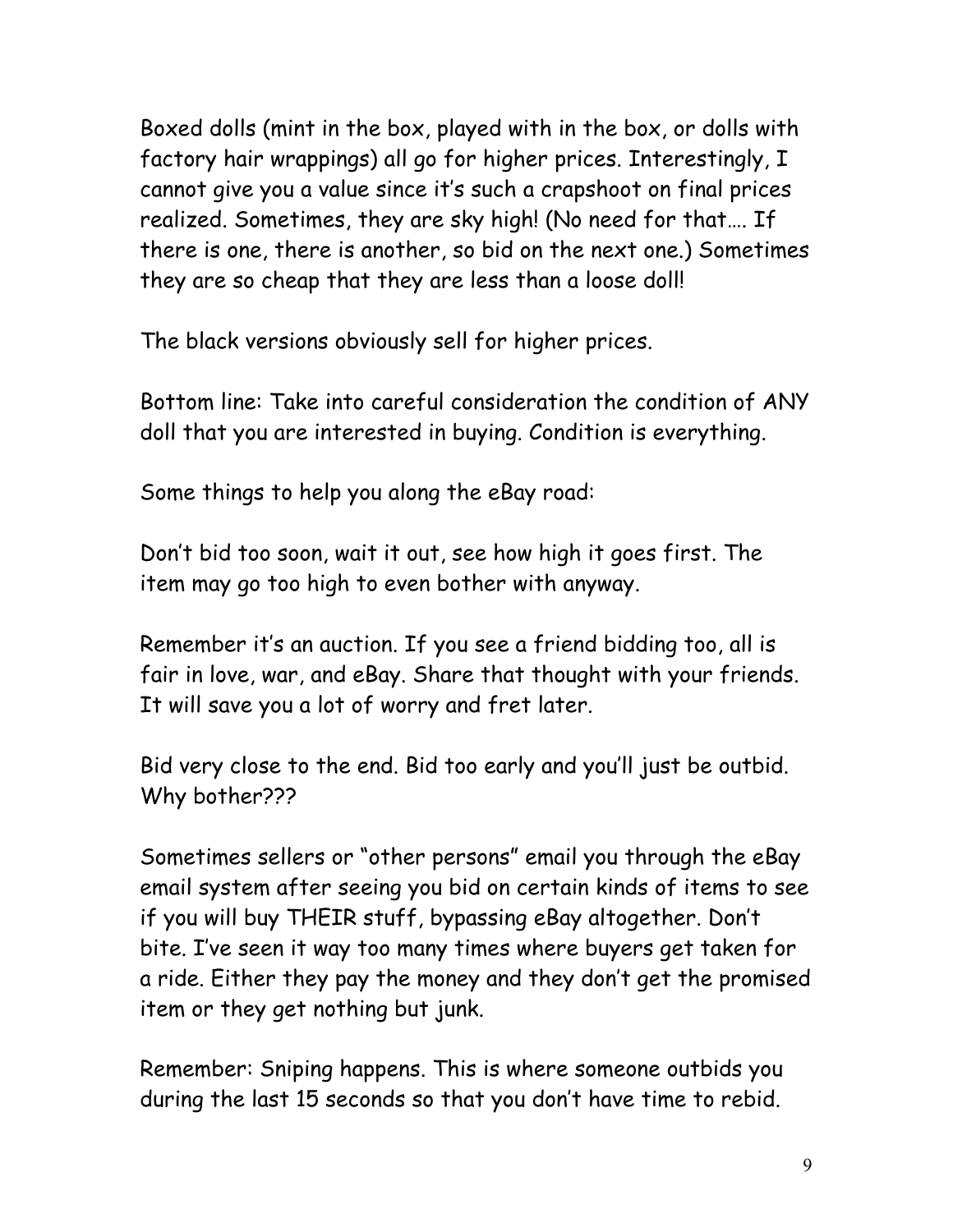Bid what you are willing to pay close to the end. Remember, if you think that you can outbid anyone by posting a One Thousand Dollar Bid, someone else might be thinking that too. If they do, one of you will be stuck with a One Thousand Dollar Visa card bill. eBay bidding is a contract and you are committed to buy. I've seen this happen oh so many times. I can't imagine doing that kind of damage to my Visa card. Yikes.

eBay only bids the next highest increment, not your literal bid, when you put your bid in. So if you bid \$100 to outbid an existing \$7.50 bid, the next increment is \$8 (the increments get larger, the higher the existing bid amount). \$8 is your new bid. Every time someone tries to outbid you, eBay will act as your proxy and bid the next increment. Now you could be outbid at \$100, if it is a desirable item. So be prepared!

And remember, if there is one, there is another. Don't put yourself in the poorhouse trying to get stuff at extreme prices. It really isn't necessary! I've been collecting for nearly two decades and I don't have it all. If I did, where would the thrill of the hunt be? I still find things here and there that can round out my collection. That is the fun of eBay. I'm not bankrupt as a result of my bidding. You shouldn't be either. 'Nuff said.

#### **Production information**

I am asked quite often ... "Just how many Crissy dolls ARE there!?" That is a very good question. eBay sellers would have you believe they are RARE! Truth is, they aren't. They are everywhere. At any given time, there are around 400 active internet auctions running for this doll and her family. A writer of books about antiques once said to me, "Something is considered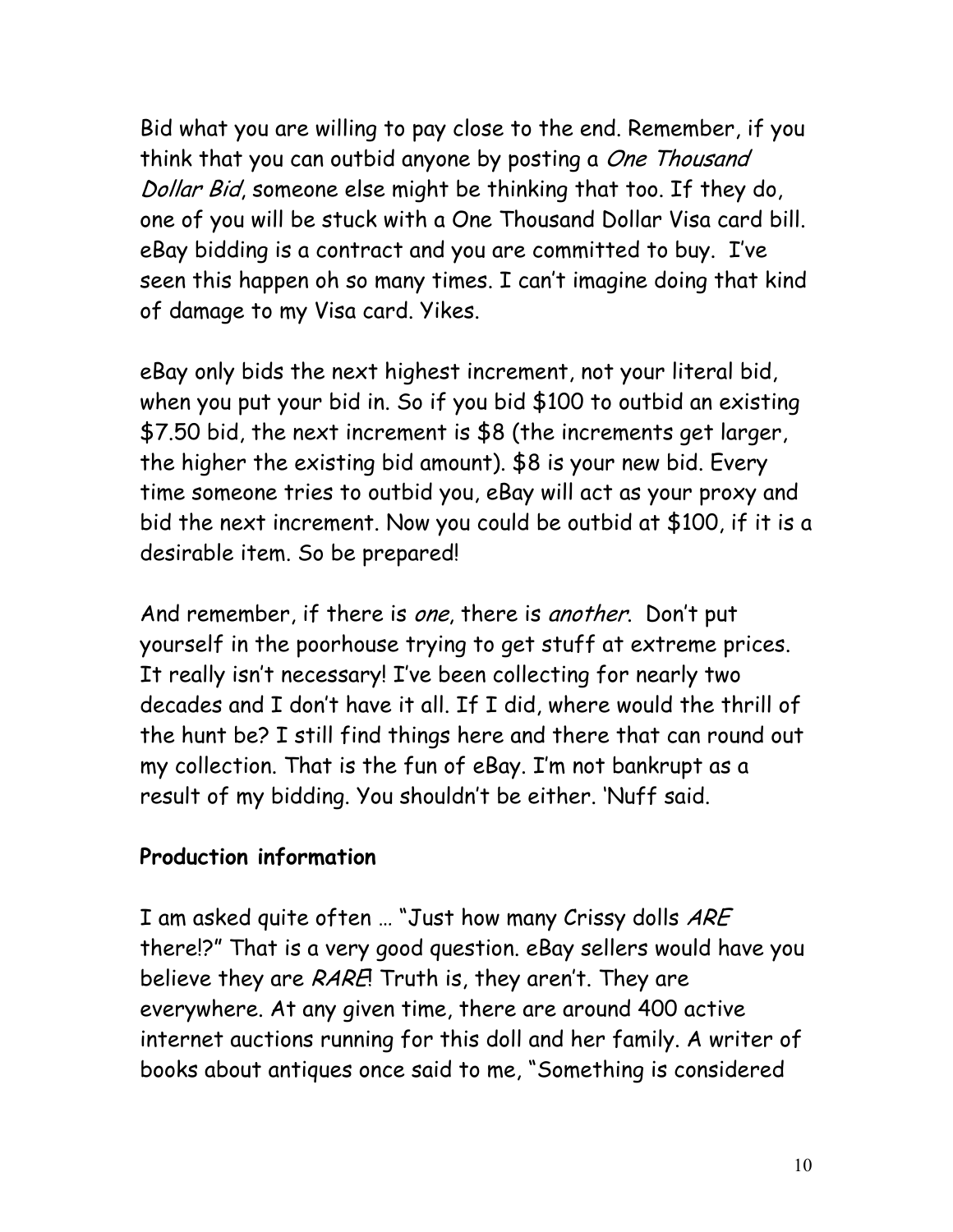rare if you are lucky enough to see one example in your lifetime" (italics mine).

Simply put, if you've been to my website and seen the hundreds of dolls that are pictured there, then you've seen more than one example. The "rare" connotation just does not apply here. These dolls were mass-produced in every sense of the word.

So, as you've seen, there are thousands of these dolls around. How many were made? Well, there were never any production numbers released nor are any printed in any documentation that I own for any of this doll family. Historically, there were less made of the black versions. That is the same with all dolls, like one particularly famous 11.5 inch fashion doll. There just never was the demand for them.

If one were to just browse eBay for a week or two, you will find that we are not short of dolls by any means. If there were thousands upon thousands of them made commencing from 1969, then rest assured, there are still thousands of them in existence. Please keep that in mind when buying on-line or placing internet auction bids. The laws of supply and demand apply here. Save yourself some money!

The most common doll found is Crissy herself, with Velvet right behind her. The other dolls enjoyed high production numbers too, but not as many were made as Crissy and Velvet. Posin' Cricket and the two different Tressy dolls were Sears catalog exclusives. Their production numbers were about half of secondary dolls like Kerry, Mia, Brandi, and Dina.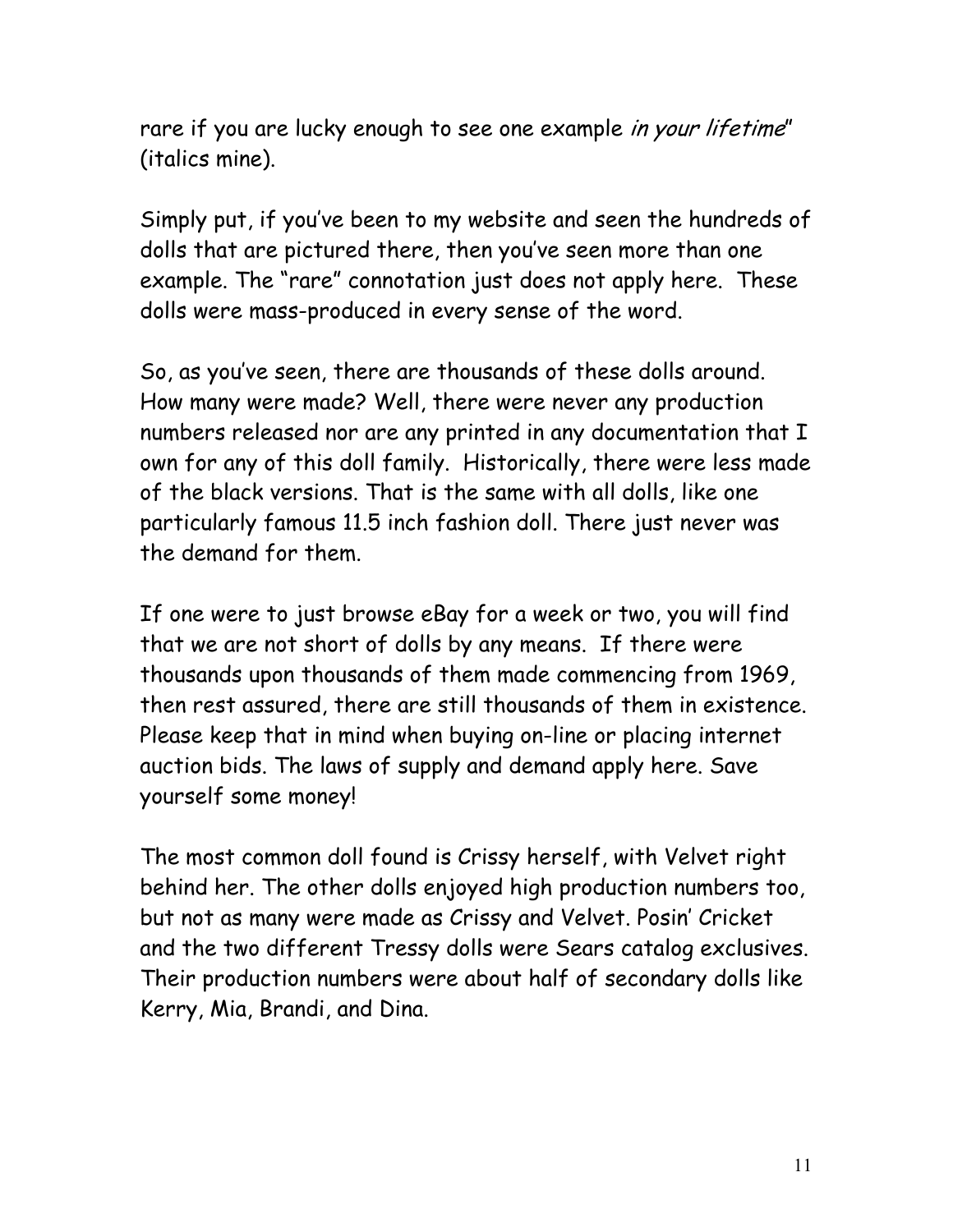Harder to find still is Tara, the aforementioned "black only" doll from 1976. Her production numbers fall behind Tressy and Posin' Cricket.

Very common and easy to find is Velvet's Little Sister from 1972. She gained her own name in 1973 and 1974. She was then 'Cinnamon with a Hairdoodler' and 'Cinnamon with the new Curly Ribbons,' respectively.

# **Other dolls with Crissy's body**

Believe it or not, there are dolls out there with Crissy's body! Ideal leased their molds to several other companies. Clodrey in Canada is one such company. They made this "fashion" doll with Crissy's body, arms and legs. She didn't grow hair. Her head mold was completely different, very "dolly" –like and cutesy. She definitely isn't popular with mainstream collectors but advanced collectors do seem to bring these dolls into the collection. She is sort of dressed like Little Bo Peep in deep yellow/gold velvet. Her hair is either brunette or blonde and is set in ringlets. Even her shoes are white versions of Crissy's bow-flats. She is wearing hose, pantaloons, a large crinoline, her dress, a lace up vest and a flat hat.

In the United Kingdom, a doll was created called Sheena. She was 18" like Crissy and made by Palitoy. Palitoy was often licensed to use Ideal's molds for their own dolls. She came dressed in a lavender pants suit with lavender flats. Sometimes you will find those flats made in the style of Crissy's bow-flats in lavender! Very cool looking! She had several fashions that could be sold separately. Her body, grow hair mech, and arms are Ideal's. Her head and legs are different and styled by Palitoy.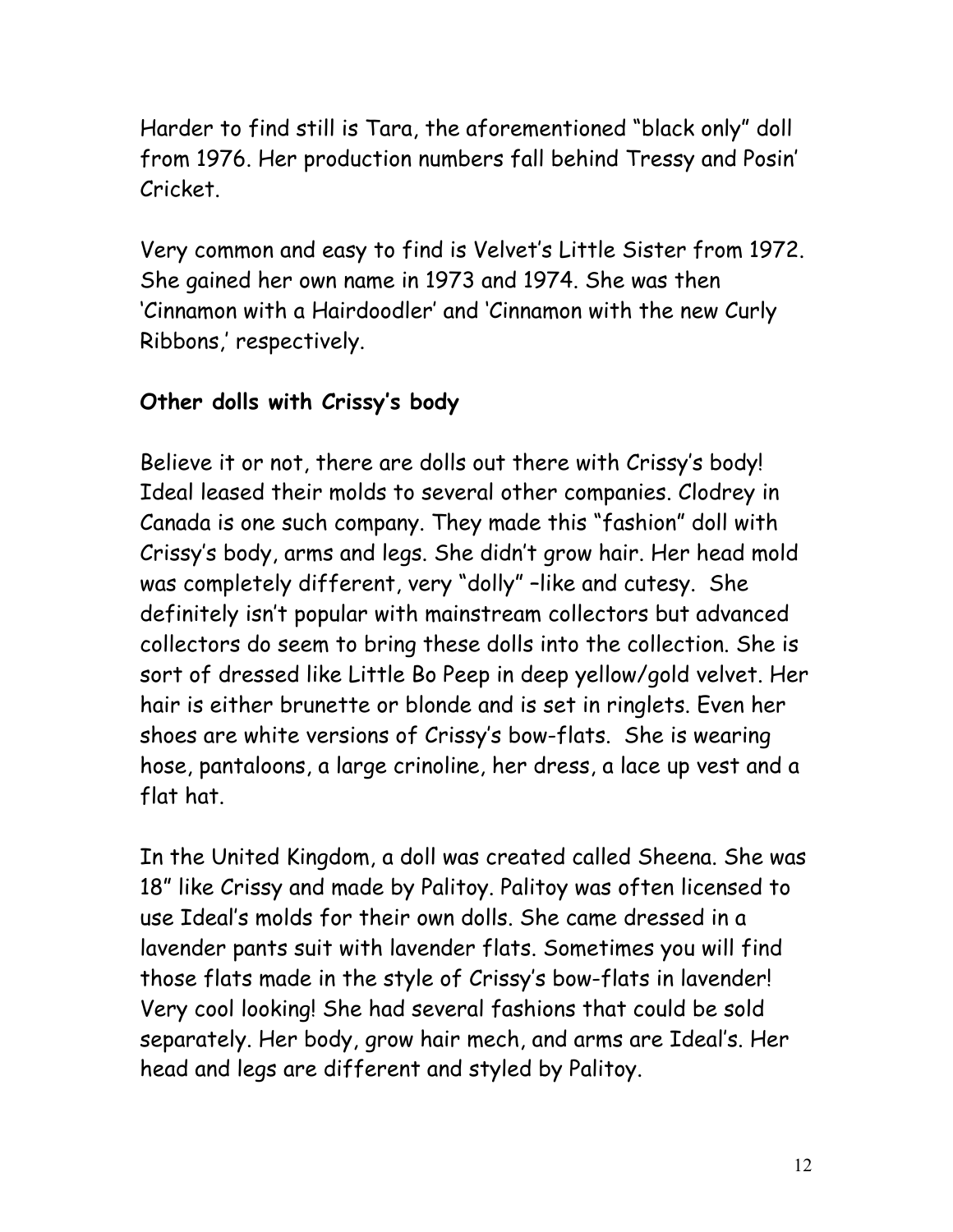Note: Ideal sold dolls in the UK under their own name. So, you can find Crissy and most of the collection, not all (like Sears Tressy and Cricket and not all of the clothing line), on auction sites in Ireland, England, Australia, and Canada. They differ somewhat from the American dolls in color of vinyl, hair quality, paint quality and function.

Another doll that one will find on occasion is Horsman's Pert 'N' Pretty doll. She was made in 1987 and 1988 and wearing a different outfit both years. This doll was made with molds left behind in the former Hong Kong Ideal factory. The body, grow hair mechanism, arms, legs and shoes are all made from Ideal's molds. It is questionable that the molds were used with permission. Perhaps that is why they didn't use Crissy's head mold, to keep her from being so identifiable. It was thought that perhaps they didn't have the head mold, but that isn't the case at all. There are two 'known' Pert 'N' Pretty prototypes in existence (one being in my personal collection) made with the Crissy head mold. Both dolls are very pale like the final version of P'N'P, have the same eyes as the P'N'P, and have the same facial paint tones. Crissy was never reissued with her original 18" molds and the Pert 'N' Pretty prototypes were the closest we've ever come to seeing one.

#### **Will Crissy ever be reissued???**

Probably not. She is currently owned by Mattel, Inc. Mattel purchased all of Ideal's intellectual property, including existing molds, likenesses, and trademarks in 1998. They have indicated on numerous times that they have no plans to reissue her.

They did however issue a license to Danbury Mint recently to recreate a smaller, porcelain version of Crissy. Many of these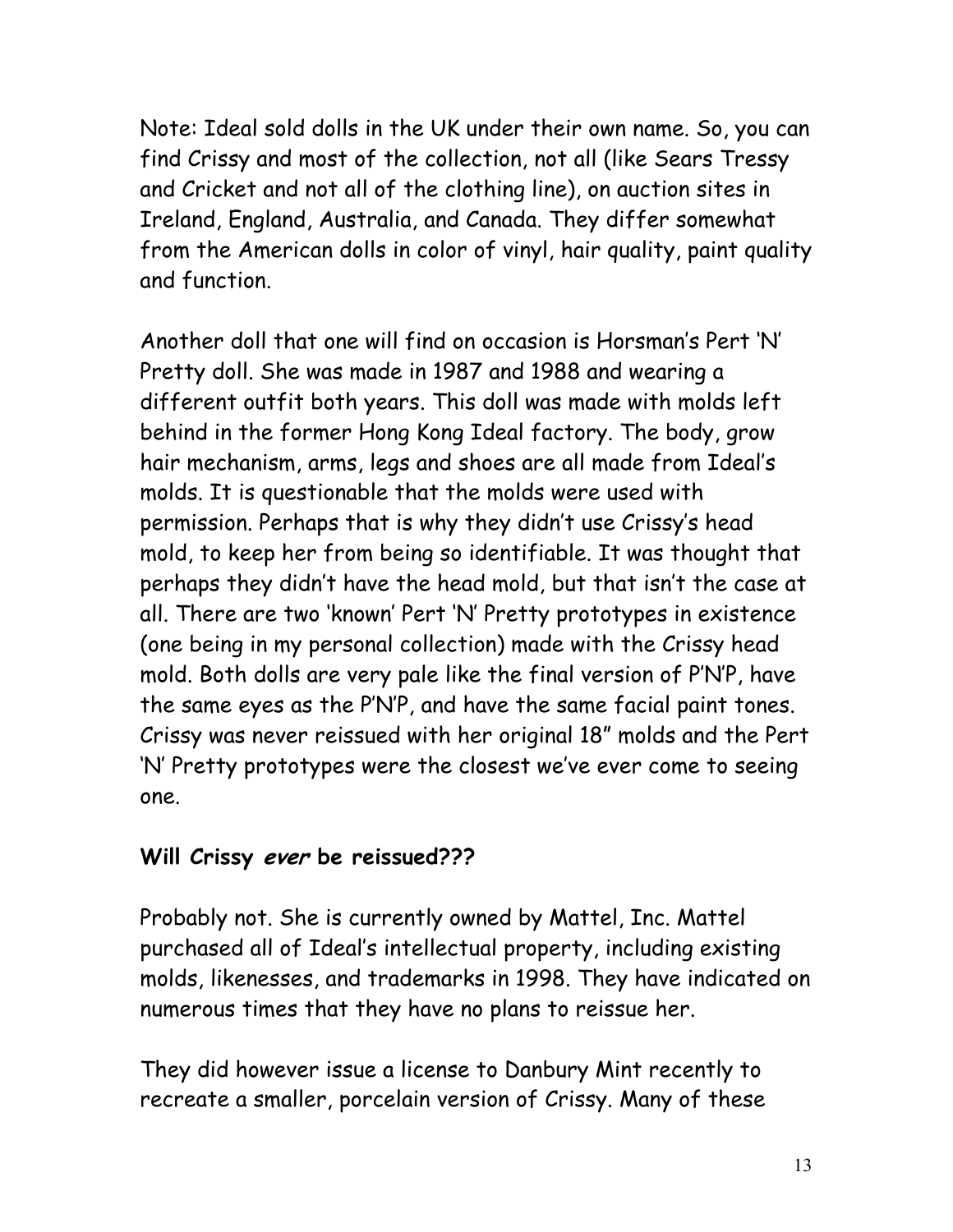dolls did not function and were returned to the factory. Since growing hair is Crissy's claim to fame, the returned dolls were destroyed and future production plans were halted. There are very few of these dolls in collections now.

## **Tips!**

How about some tips… I have a lot of them as a result of collecting for so many years!

You will find white mold oftentimes on Crissy family doll eyes. Chip it off with a toothpick, outdoors, away from the other dolls. It's contagious. No kidding. The mold feeds on the little bit of adhesive behind the eye. After you chip it off, brush it away with a dry toothbrush. You will have to do this several times before it finally and completely goes away. Have patience and keep at it.

Can't get your doll's hand through her sleeves? Clip the corner off of a sandwich bag, put it over her hand, and then slip her hand into her sleeve. Works every time.

The directions that came with Crissy say to use a couple of drops of baby oil to keep her hair in condition. Do yourself a favor and don't. Baby oil, which is a petroleum distillate and is also known as mineral oil, gets gummy with age. It will not wash out.

Human hair products are meant for human hair. Hair made of nylon fibers cannot absorb the conditioning ingredients because nylon hair doesn't have a cuticle layer like human hair does. All it will do is sit there on top of the fiber and attract dust, dirt, and other environmental junk. Try Snuggle or Downy fabric softener instead. It is made for fibers and will work wonders for you. Washing the hair is easy… just use a little dish washing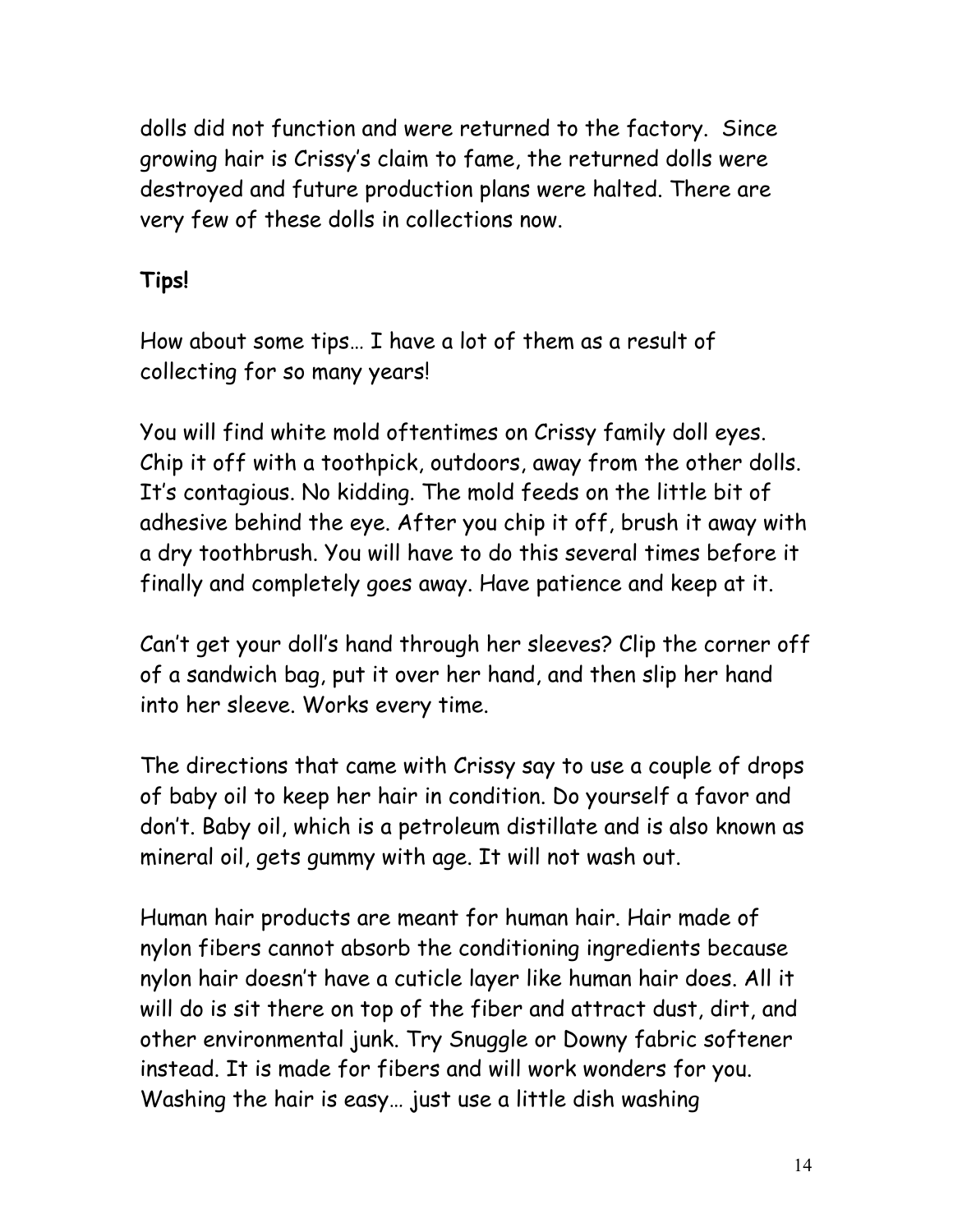detergent. The detergents are a terrific cleaner. It will strip out most built-up skin oils (yes some little one left his or her skin oils on YOUR doll's head…yuck), clinging dirt and dust, and pretty much any other goo that may be found on your doll's head. Rinse and follow up with fabric softener.

Be careful when washing vintage clothes. Dry cleaning is best for taffeta, velvet, lame', and other "dress-up" fabrics. Cold water and Woolite work well for others. If the fabric is deeply pigmented, it would be best to put some ice cubes in the water to keep the garment from fading. Press out excess water on clean white towels, hang it up on a dolly hanger, and put it in front of a fan to dry quickly, to reduce the chance of color run.

The doll itself can be cleansed well with a little Resolve carpet cleaner on a clean washcloth. Wipe the cleaner off with another clean cloth. Resolve is a wonderful cleaner and degreaser.

Stains on a doll are a real sticky-wicket. Sometimes it is just easier to change out an ink-stained limb. If you find makeup stains or ink on the face, try Oxy-10 cream (yes the zit treatment). Place it directly on the stain, full strength, and cover with a small square of plastic wrap. This will keep it from drying out too fast. Change the product daily. In 2 to 4 weeks, the stain will be gone. It does indeed take that long. Keep in mind that the stain has been there for decades, so 2 to 4 weeks is nothing. The stain has bonded to the vinyl because of the plasticizer. One of the purposes of this substance is to bond pigment with the vinyl formulation. Therefore, you can see why stains are so hard to remove. Have faith though! It can be done!

A synthetic "feather" duster, made of nylon fibers is great for dusting! These static dusters are wonderful and they won't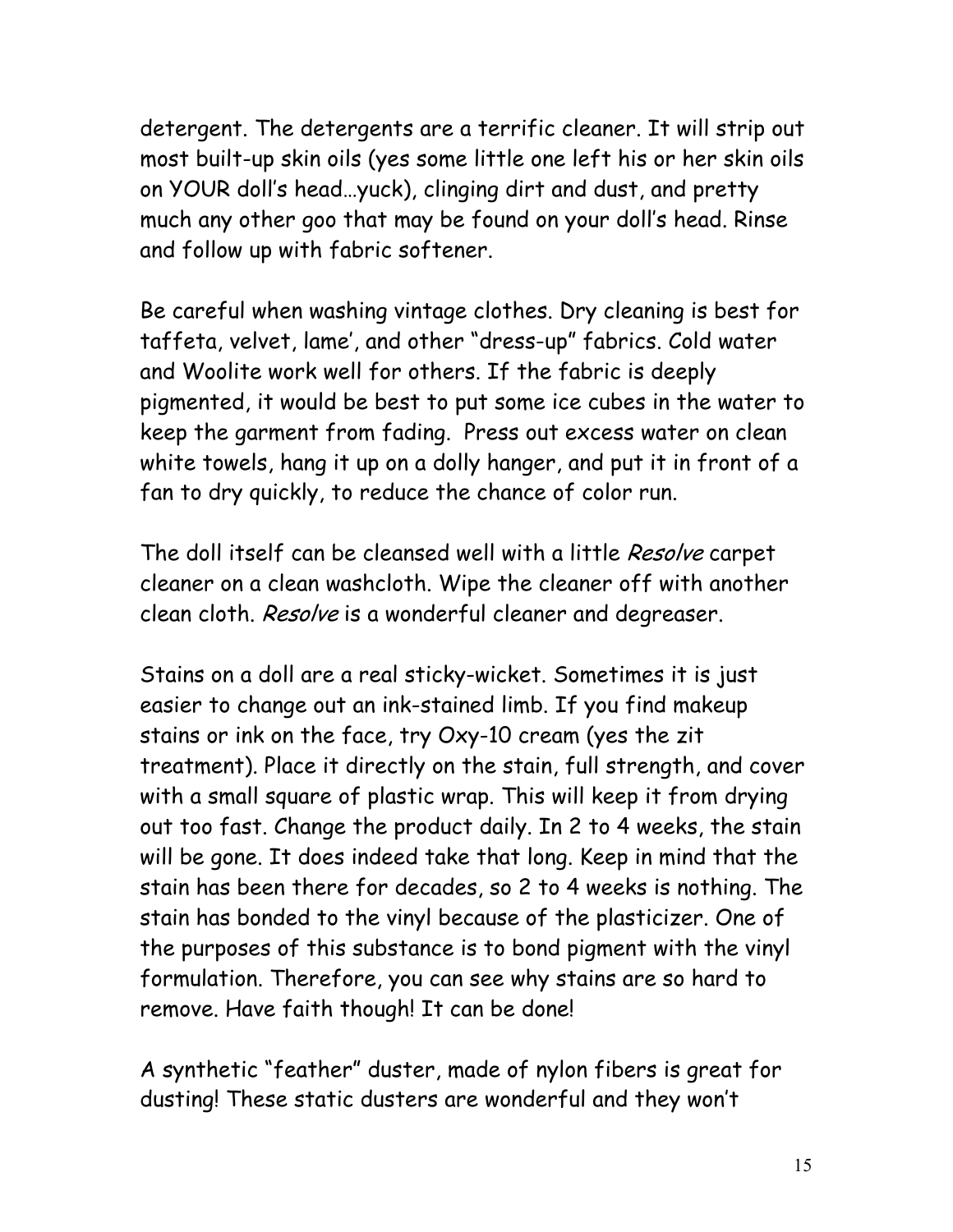"rearrange" your dolls' hairstyles or mess up their clothes. Just take it outside between dustings and shake it!

## **Customizations**

Everyone is doing it! Since Barbie doll collectors started customizing and rerooting new hair into their beater dolls, everyone has jumped onto the customization bandwagon. Rerooting doll hair is hard and it's easy. Some of us having been doing it for years and can breeze right through it. There are as many ways to reroot as there are artists that do it. It would be best to research the internet to find the method that suits you.

Repainting is covered in the book and on my website.

Many people are happy to just restore their dolls in original hair colors and paint colors. However, I'm sure that you've seen the hundreds of new and different ideas out there. Fantasy colors for both hair and makeup are fun. Changing your beat-up doll totally with a new and unexpected color is a nice departure from the same ole redhead Crissy or the usual blonde Velvet. Be sure to use a Sharpie pen to sign the back of your artwork with your name and date. After all, you will want credit for your work in 50 years when another collector owns your dolls!

A word about eye swapping… it used to be said that factory errors were fairly common on any mass produced doll. Unfortunately, you won't be finding such a factory error on a Crissy family doll. There are way too many people swapping out eyes now, diluting the factory-error doll market into nonexistence. This collector prefers that dolls with damaged eyes receive eyes of the correct color. But, since that isn't always likely to happen, please sign your doll on her back if you tamper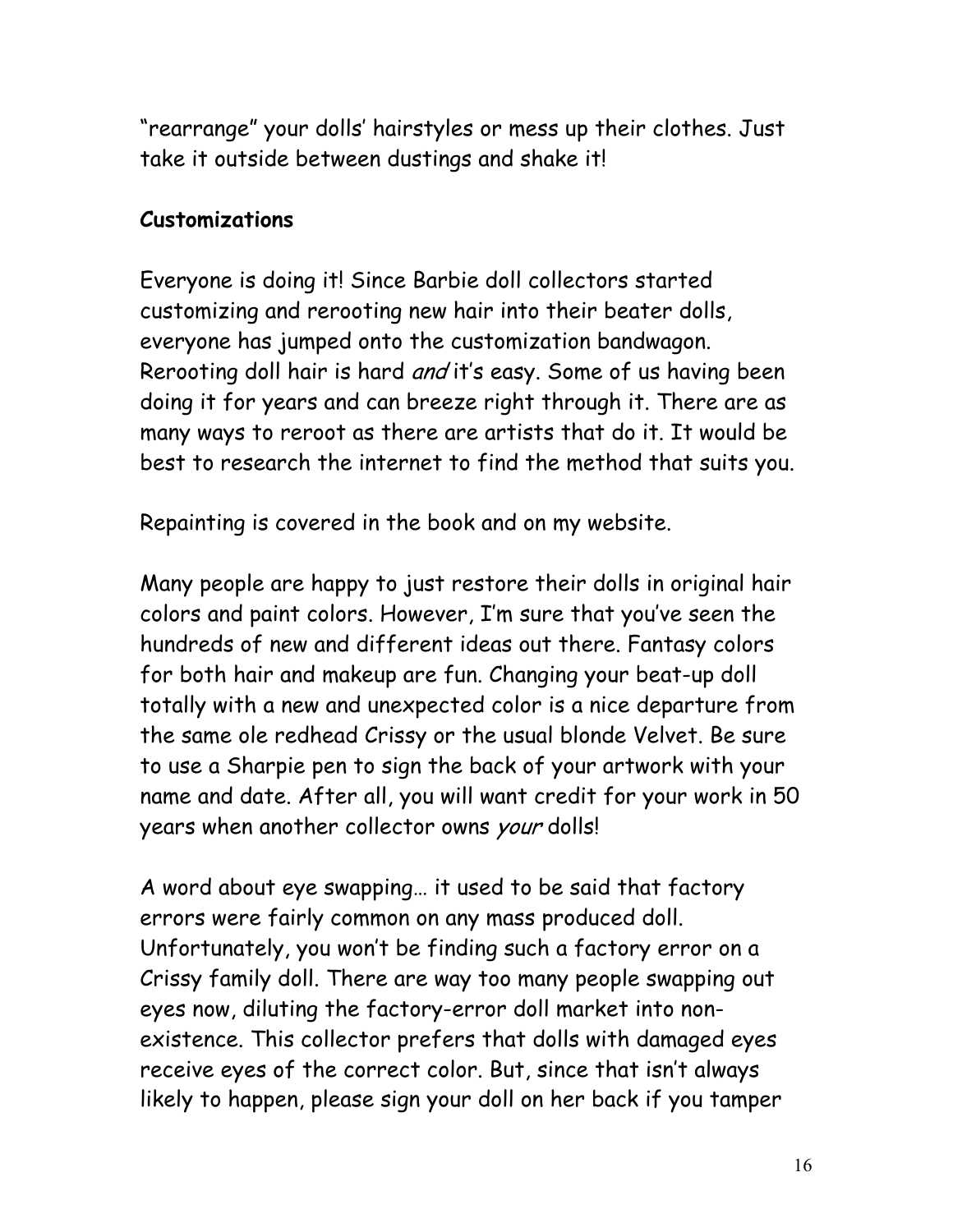with her in any way. All dolls in my collection that have changed eyes are signed to indicate that they aren't factory original.

## **So-called rarities NOT!**

Okay, remember, there are no true rarities in the Crissy world. Yes, you are right, other books say there are but really, they do not exist.

Velvet dolls with green eyes, pink eyes, gray eyes, one eye one color and the other eye another color, are not factory errors. Velvet's purple eyes tend to oxidize when exposed to the environment and they turn colors.

What factory in their right mind, with a very good quality control department would actually put one pink eye in a doll and one purple eye in the other socket? Ideal would not have done this.

Kerry's eyes oxidize to a hazel color in the center with green edges. This is not factory.

Mia's eyes change to green on some occasions. The harder to find, blue eyed Posin' Cricket from Sears has Mia's eyes. She can oxidize to green too.

Sears Gorgeous Tressy and their Posin' Tressy also oxidize. Their blue eyes can get muddled over time and look downright spooky in turquoise.

The bottom line is that eyes for each of the dolls were very consistent and production records note what eye color was placed on the assembly line for the doll being assembled at the time (very strict quality control). The only exception is that Posin'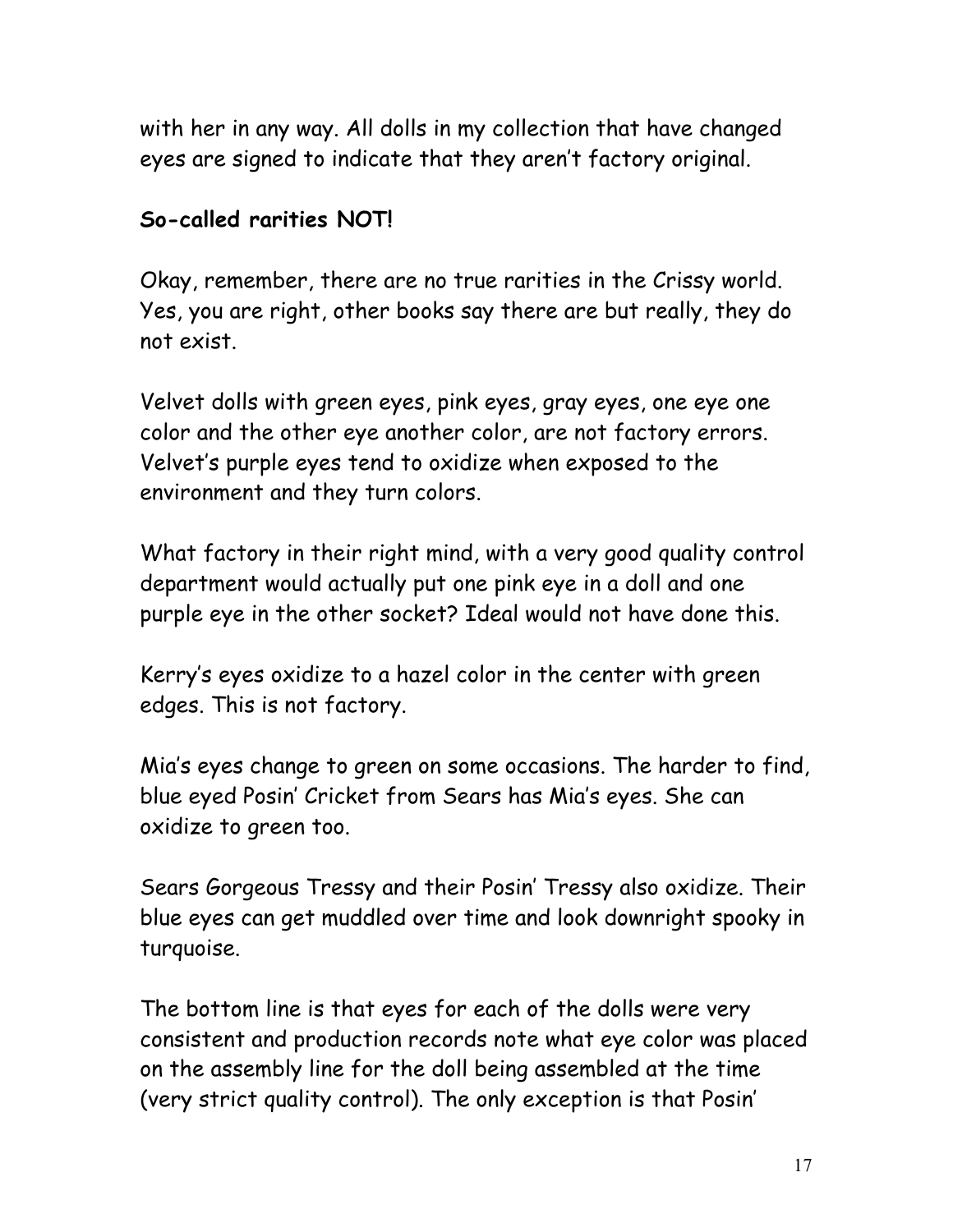Cricket might have Mia's blue eyes instead of the usual hazel. The blue eyed Cricket will have darker auburn hair like Crissy and it will be of a wooly consistency. She was meant to be sold in one of the gift sets found in the 1972 Sears catalog. She was in The Wedding Belles bridesmaid gift set that came with a very sweet blue bridesmaid dress set.

Another item that you might have trouble coming up with but certainly isn't "rare" is one of the Marabou gowns that was sold on a hair to her feet, number one Crissy doll found in the 1969 Sears Wishbook. There were three versions. One is featured on the cover of my book. They fetch around \$300 on eBay. They were rather poorly made so they had a tendency to fall apart resulting in less today in existence then there were in 1969.

There is a Crissy version that came with rather brownish hair, the so-called "brown hair Crissy." Truthfully, she isn't brown, it's more of a auburn brown, heavy on the brown. This variation is only found on the number two Crissy (orange lace, hair to bottom). She isn't rare. I have quite a few of them.

Unusual but not rare is Talky Velvet with the typical foundation hairstyle. More often than not, Talky Velvet has a shag haircut that appears all choppy causing many new collectors to wonder if their doll has had a haircut. Talky Crissy also has a shag hairstyle.

About that outfit called The Bold Blazer… well, that one very nearly can be called rare, but I've seen it about 20 or 30 times in the last eighteen years. Be diligent in your search. It will show up and you will eventually be the owner of The Bold Blazer. After all, that IS the fun of collecting… the thrill of the find after a long search!! Have fun!